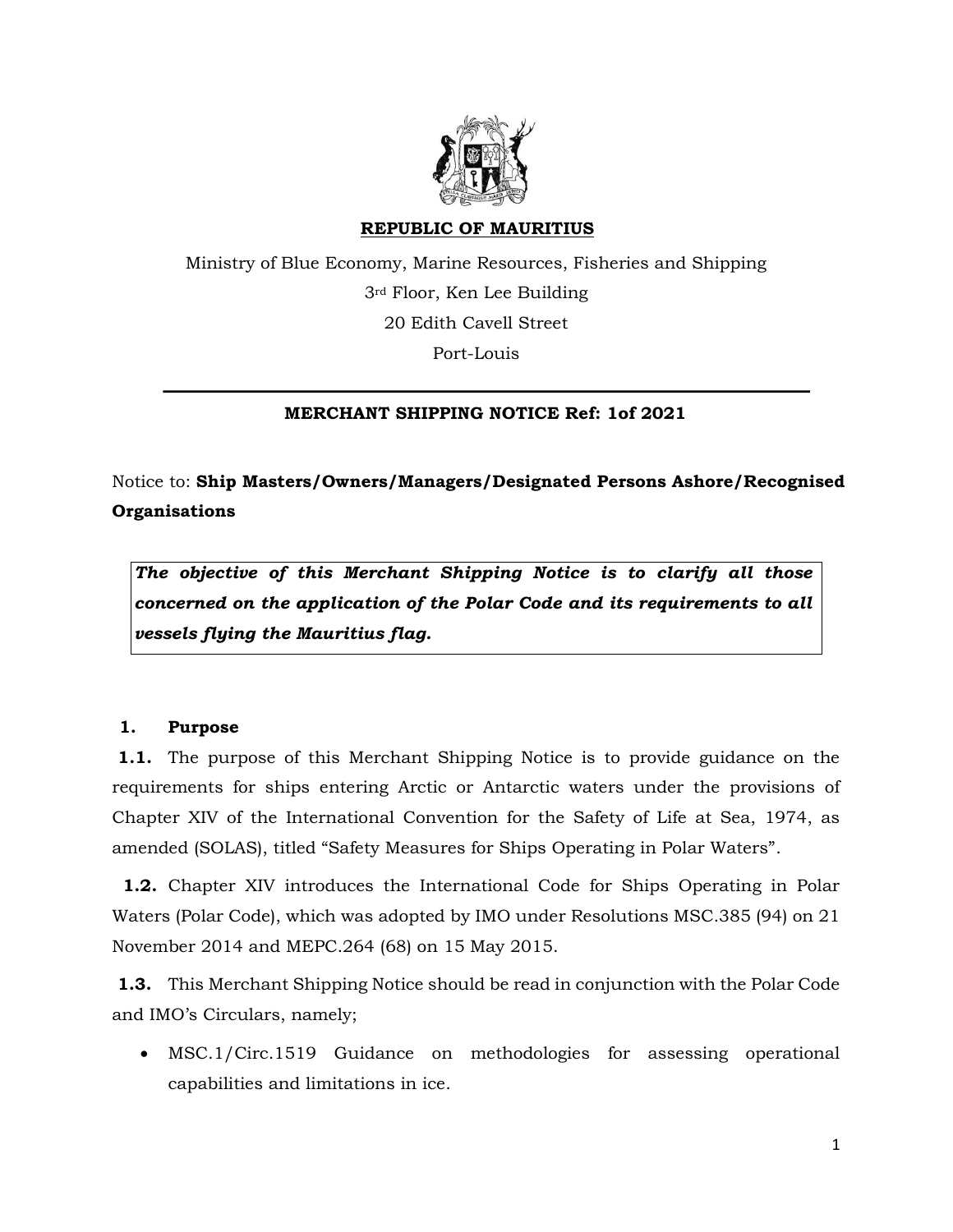- MSC.1/Circ.1642, Guidelines for pleasure yachts of 300 gross tonnage and above not engaged in trade operating in polar waters,
- MSC.1/Circ.1641, Guidelines for safety measures for fishing vessels of 24 m in length and over operating in polar waters,
- MSC.1/Circ.1614, Interim guidelines on life-saving appliances and arrangements for ships operating in polar waters, and
- MSC.1/Circ.1612, Guidance for navigation and communication equipment intended for use on ships operating in polar waters.

**1.4.** Classification requirements for ships assigned with Polar Class (Ice Class) have been published by the International Association of Classification Societies (IACS) and can be found in **IACS Unified Requirement I.**

# **2. Application**

**2.1.** This Merchant Shipping Notice applies to all ships registered under the Mauritius flag that intend to proceed to Polar Water areas.

**2.2.** The SOLAS related requirements of the Polar Code entered into force on 1 January 2017 for new ships and on 1 January 2018 for existing ships. The MARPOL related requirements of the Polar Code also entered into force on 1 January 2017.

**2.3.** SOLAS Chapter XIV applies to all ships engaged on international voyages and certificated in accordance to SOLAS Chapter I, Reg.12.

**2.4.** New environmental protection requirements apply to all ships whilst in Polar Waters. Full details are provided in MEPC.265 (68).

*'New ship' means a ship, the keel of which is laid or which is at a similar stage of construction, on or after 1 January 2017*

**2.5.** The Polar Code requirements apply in Polar Waters regardless of whether a ship is proceeding to a destination within Polar Waters or transiting through Polar Waters to a destination outside.

**2.6.** The Polar Code applies to ships either specifically built for operations in ice and at extreme low temperatures and to those ships that previously were not required to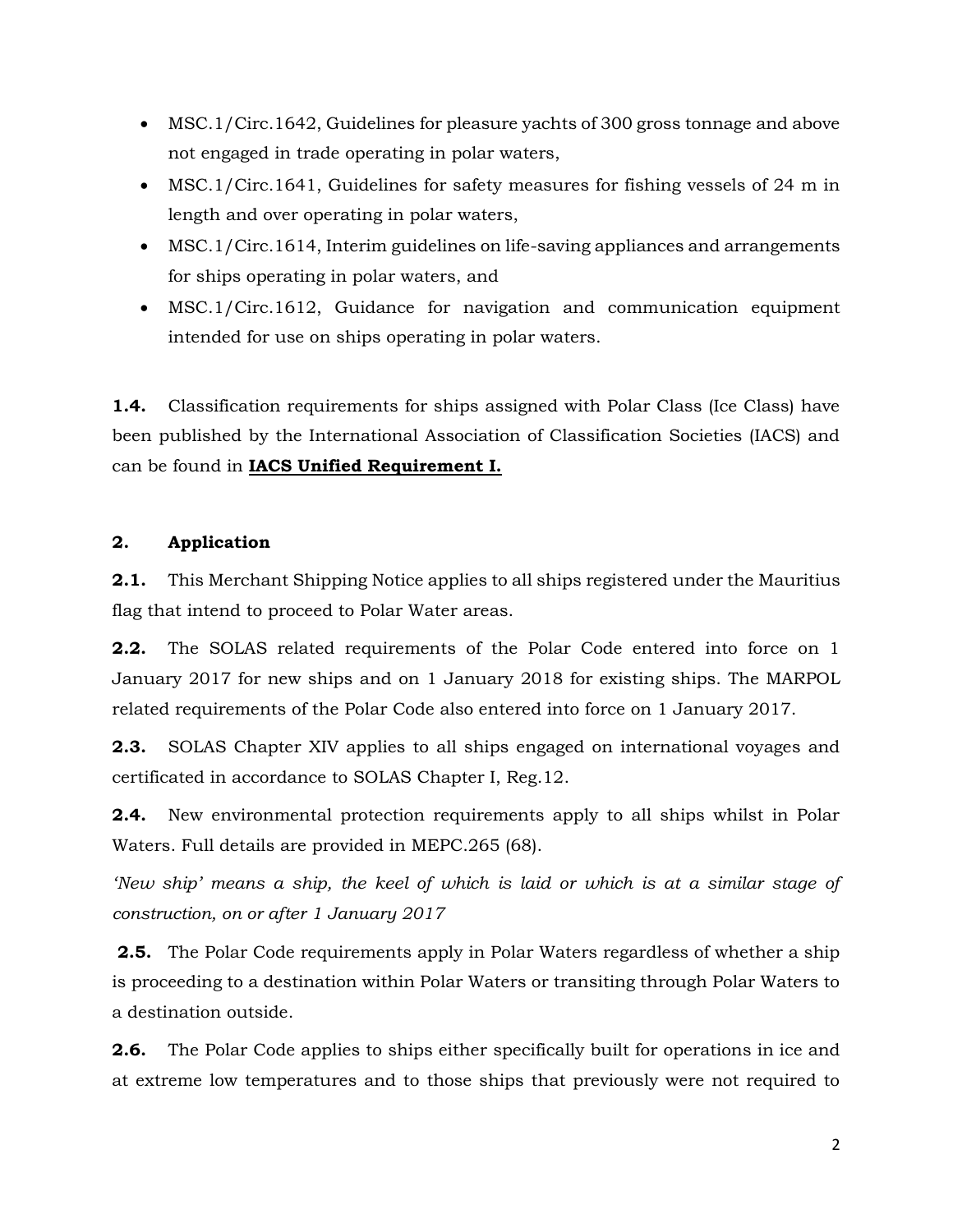undergo any specific verification prior to sailing in Polar Waters as defined in paragraph 3 below.

**2.7.** The Polar Code requirements apply to ships operating in Polar Waters irrespective of the season.

## **3. Structure of the Polar Code**

.

**3.1.** In accordance with Regulation 1.4 of SOLAS Chapter XIV, Polar Waters are defined as "Arctic waters and/or the Antarctic area".

**3.1.1.** Regulation 1.3 defines Arctic waters as "…those waters which are located north of a line from the latitude 58°00N and longitude 042°00W to latitude 64°37N, longitude 035°27W and thence by a rhumb line to latitude 67°03.9N, longitude 026°33.4W and thence by a rhumb line to the latitude 70°49.56N and longitude 008°59.61W (Sørkapp, Jan Mayen) and by the southern shore of Jan Mayen to 73°31.6N and 019°01E by the Island of Bjørnøya, and thence by a great circle line to the latitude 68°38.29N and longitude 043°23.08E (Cap Kanin Nos) and hence by the northern shore of the Asian Continent eastward to the Bering Strait and thence from the Bering Strait westward to latitude  $60^{\circ}$ N as far as Il'pyrskiy and following the  $60^{\text{th}}$  North parallel eastward as far as and including Etolin Strait and thence by the northern shore of the North American continent as far south as latitude 60° N and thence eastward along parallel of latitude 60°N, to longitude 056°37.1W and thence to the latitude 58°00N, longitude 042°00.0W

**3.1.2.** Regulation 1.2 defines Antarctic waters as "…the sea area south of latitude 60**°**S.

**3.2.** A concise overview of the new requirements has been published by the IMO in the form of infographics, which may be viewed on the IMO website; <https://www.imo.org/en/OurWork/Safety/Pages/polar-code.aspx>

**3.3.** The Polar Code consists of Part A (mandatory requirements) and Part B (guidance). Part I-A addresses safety related measures and Part II-A outlines pollution prevention requirements.

**3.4.** Non-mandatory Part I-B and Part II-B provide guidance on implementation of the requirements listed in Parts I-A and II-A respectively, and should be taken into consideration when preparing a Polar Waters Operation Manual (PWOM).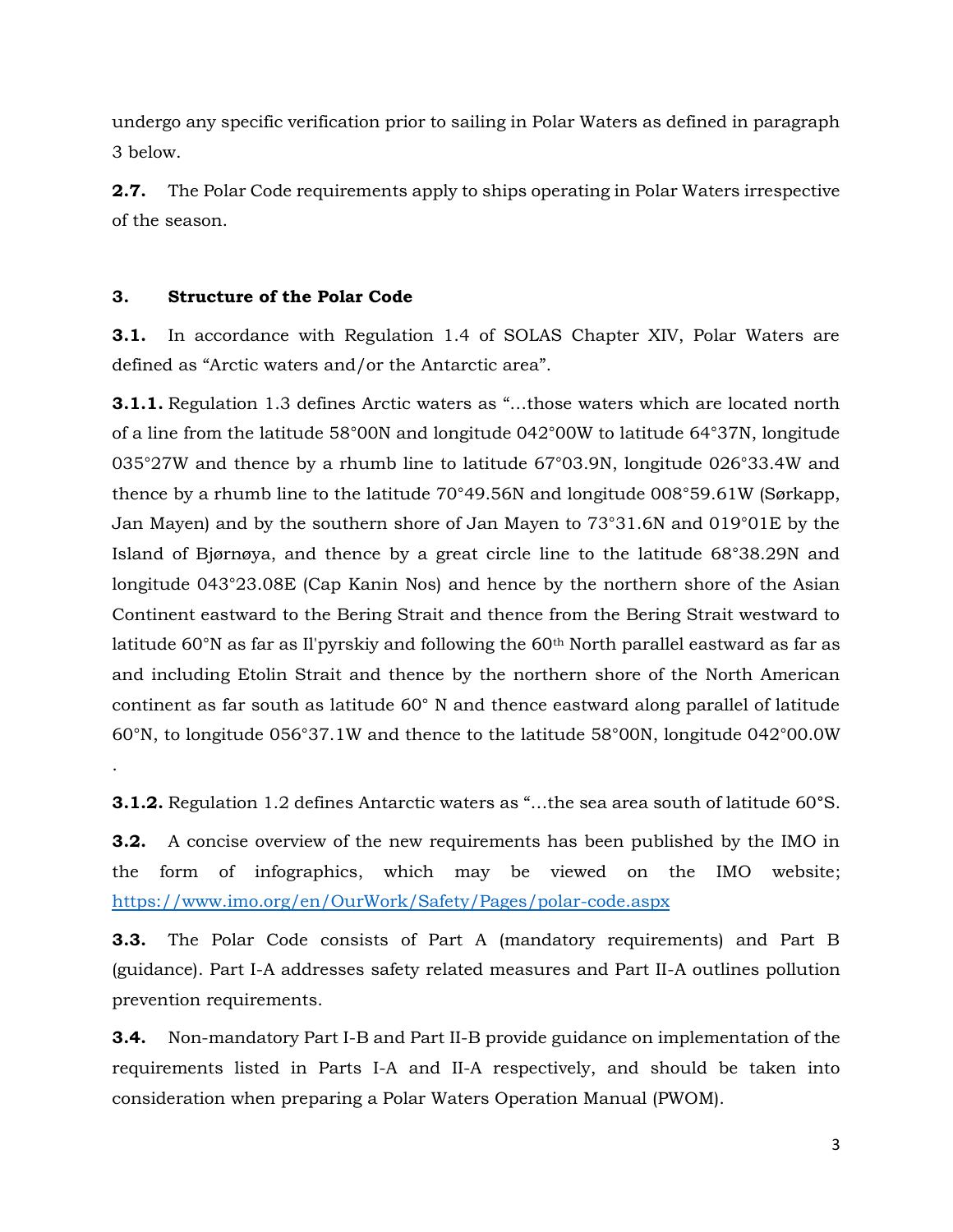#### **4. Operations in Polar Waters**

**4.1.** The pattern of summer navigation through northern sea areas such as Russian Northern Sea Route, North-West Passage in Canada, around the southern tip of Iceland, in Hudson Bay and around Alaska was traditionally considered as not imposing any specific demands on non-ice strengthened ships, beyond those already addressed by the existing Conventions. The Introduction of the Polar Code will impose additional challenges in verifying ships' compliance with the new requirements.

**4.2.** This Ministry recommends that owners and operators of Mauritius registered ships that are likely to sail to Polar Waters allow ample time to prepare the ship for such voyages.

**4.3.** Ships operating in Polar Waters are required to be assessed for operational limitations, hold a **Polar Waters Operation Manual** (PWOM) and then be surveyed and issued with a **Polar Ship Certificate**. Polar Ship Certificates for ships under the Mauritius flag are to be issued by an approved Recognised Organisation that classes the ship.

**4.4.** Early communication with the Recognised Organisation in ample time and preparation of a comprehensive PWOM, covering specific sailing areas where the ship is likely to operate (also accounting for any seasonal variations), will help facilitate issuance of a Polar Ship Certificate, particularly when such certification may be required at short notice.

**4.5.** Port State Control (PSC) authorities will verify the availability of Polar Ship Certificates on board ships transiting through Polar Waters regardless of whether the port of origin and/or destination may be located outside of Polar Waters.

**4.6.** It is also expected that PSC Officers (PSCOs) will verify the availability of Polar Ship Certificates on board ships that have arrived at their ports from within Polar Waters, or whose destination is within Polar Waters.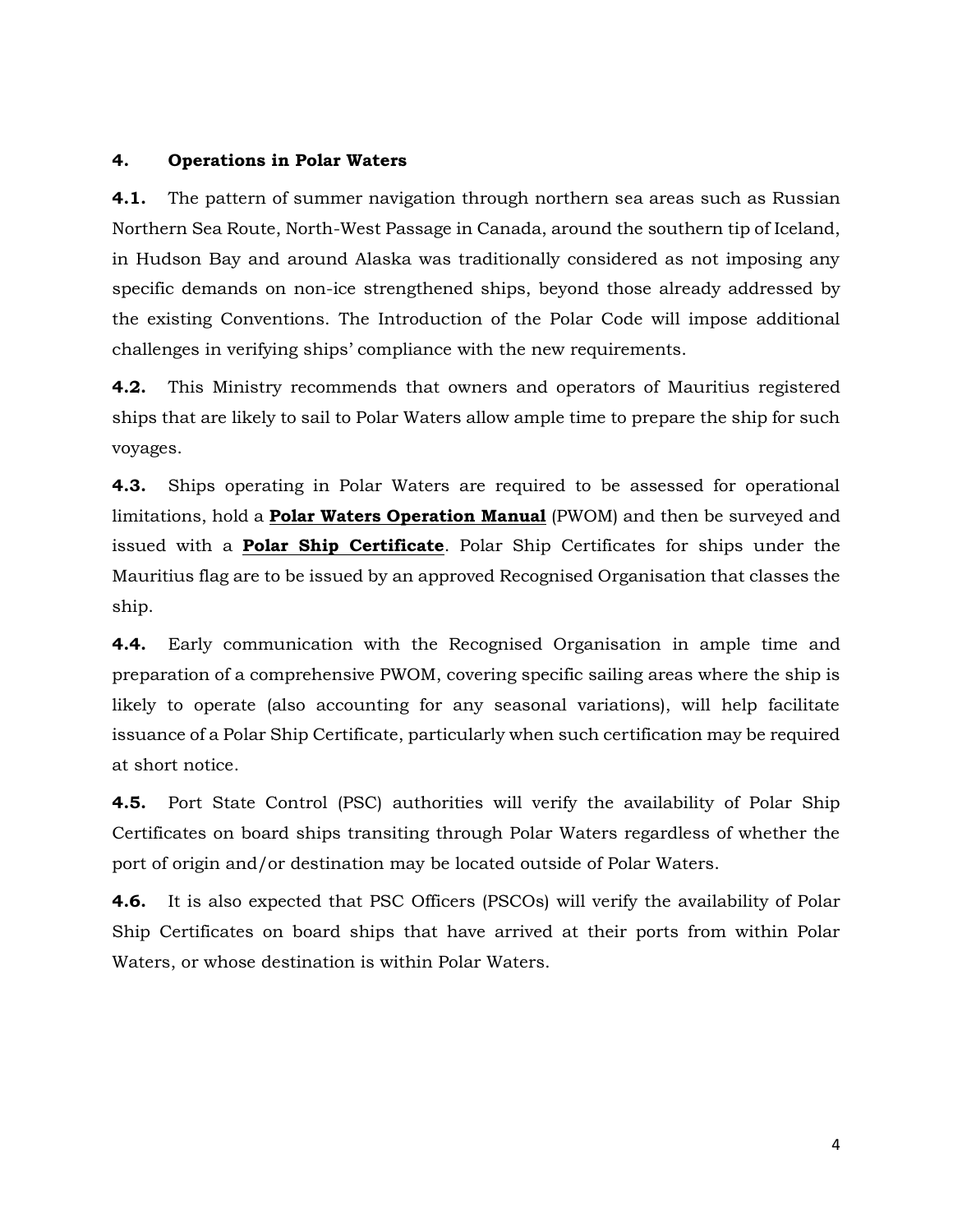#### **5. Polar Code – main points**

**5.1.** The scope of application of the Polar Code requirements is dependent on the design features of the ship. For the application of Polar Code requirements, ships are sub-divided into three categories as follows:

**Category A** ship means a ship designed for operation in Polar Waters in at least medium first-year ice, which may include old ice inclusions, e.g. ships with a higher degree of ice-strengthening of the hull; **or**

**Category B** ship means a ship not included in category A, designed for operation in Polar Waters in at least thin first-year ice, which may include old ice inclusions, e.g. ships with a medium ice-strengthening of the hull; **or**

**Category C** ship means a ship designed to operate in open water or in ice conditions less severe than those included in categories A and B, e.g. ships with none or optional minimal ice-strengthening of the hull.

## **5.2. The essential new requirements can be summarised as follows:**

**i**. All ships operating in Polar Waters will have to be certificated in accordance with paragraph 1.3 of Part 1-A of the Polar Code. The Polar Ship Certificate shall be issued after a successful initial or renewal survey to verify compliance with the applicable Polar Code requirements and shall be harmonised with the ship's other SOLAS certificates;

**ii**. Where the operational assessment of a Category C ship indicates that no additional equipment nor structural modification is required to demonstrate compliance with the Polar Code for the intended voyage to Polar Waters, the Polar Ship Certificate can be issued administratively, based on document verification. In this case the validity of the Polar Ship Certificate shall be confirmed at next scheduled SOLAS-related survey. The document verification referenced in the above shall be completed by the Recognised Organisation that classes the ship (for dual Class ships, the Recognised Organisation that issues the statutory certificates);

**iii**. All ships operating in Polar Waters shall carry a Polar Waters Operation Manual (PWOM). The PWOM shall include risk assessments, main procedures and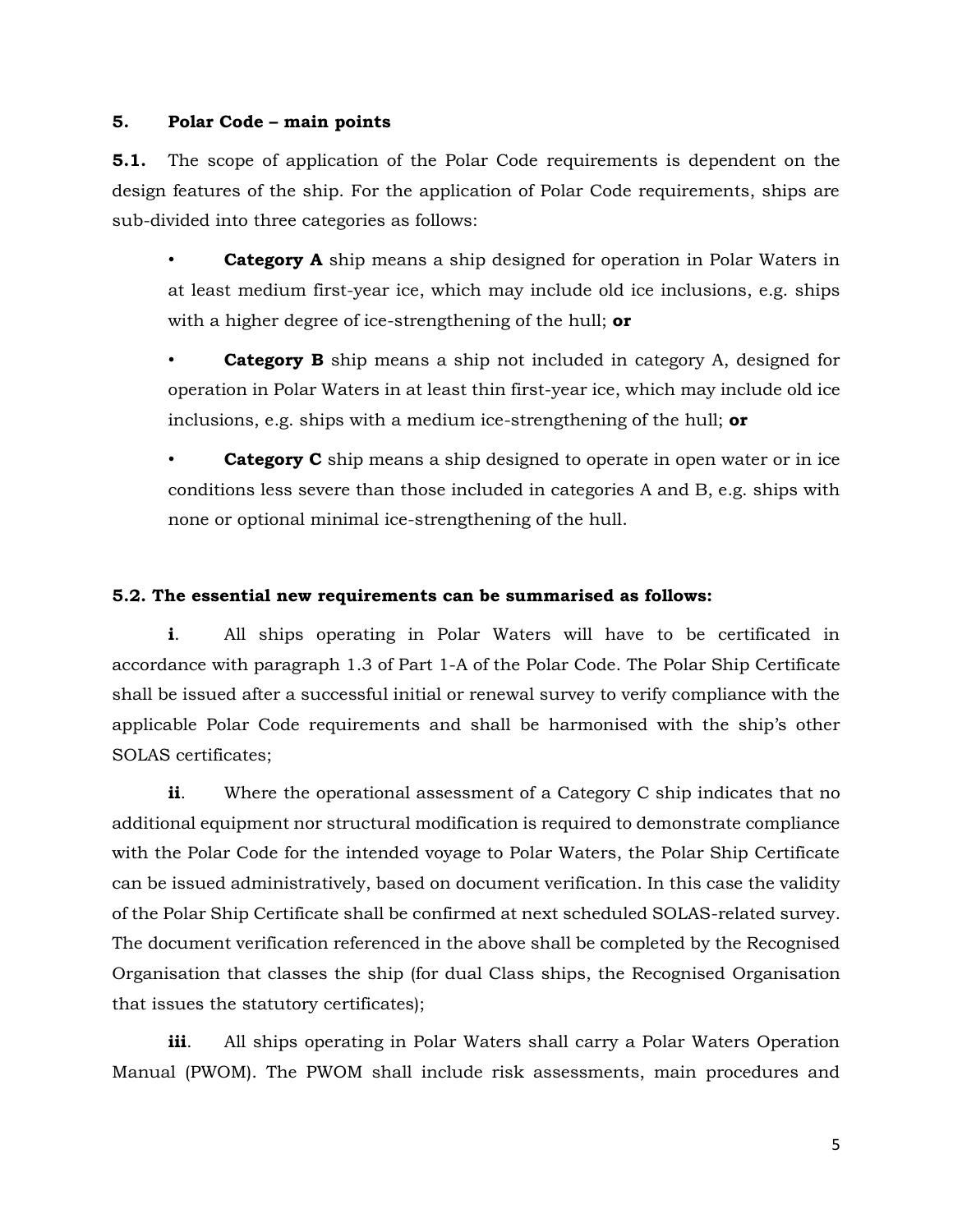operational measures devised for Polar Water operations as addressed in Chapter 2 of the Polar Code;

**iv.** All ships operating in Polar Waters will require to be manned by an adequately trained crew;

**v**. Provisions for additional LSA and "winterisation" of existing safety equipment on board;

**vi.** Specific new requirements related to oily mixtures and sewage discharges, garbage handling and emission regulations, as required under the International Convention for the Prevention of Pollution from Ships 1973, as amended (MARPOL), adopted by IMO through Resolution MEPC.265(68);

**vii**. Provision of additional navigation equipment beyond the requirements of Regulation 19 of SOLAS Chapter V, e.g. ships will need to have at least two nonmagnetic means to determine and display their heading, provision of two or more echosounding transducers for ice-strengthened ships, GNSS compass for ships intended to proceed to areas above 80*°* latitude;

**viii**. Additional stability and subdivision requirements applicable to new ships are addressed in Chapter 4 of the Polar Code. New ships of Category A and B shall have sufficient residual stability at all loading conditions to sustain ice-related damages.

**ix**. Where a ship is intended to operate in conditions prone to ice accretion specific measures minimising ice accretion must be introduced. The effect of ice accretion on the stability of the ship should be included in the PWOM as well as measures to de-ice the ship structure and fittings.

**5.3.** Key parameters defining the ship's ability to navigate in Polar Waters shall be addressed via operational limitations. The operational limitations will be listed in the Polar Ship Certificate.

**5.4.** Operational limitations as addressed in Paragraph 1.5 of Part 1-A of the Polar Code will need to be determined on a case by case basis for each ship which intends to operate in Polar Waters, taking into account any existing ice-strengthening measures (including assigned ice-class, if any), anticipated ice conditions and operation in low air temperatures in the area of intended operations in Polar Waters.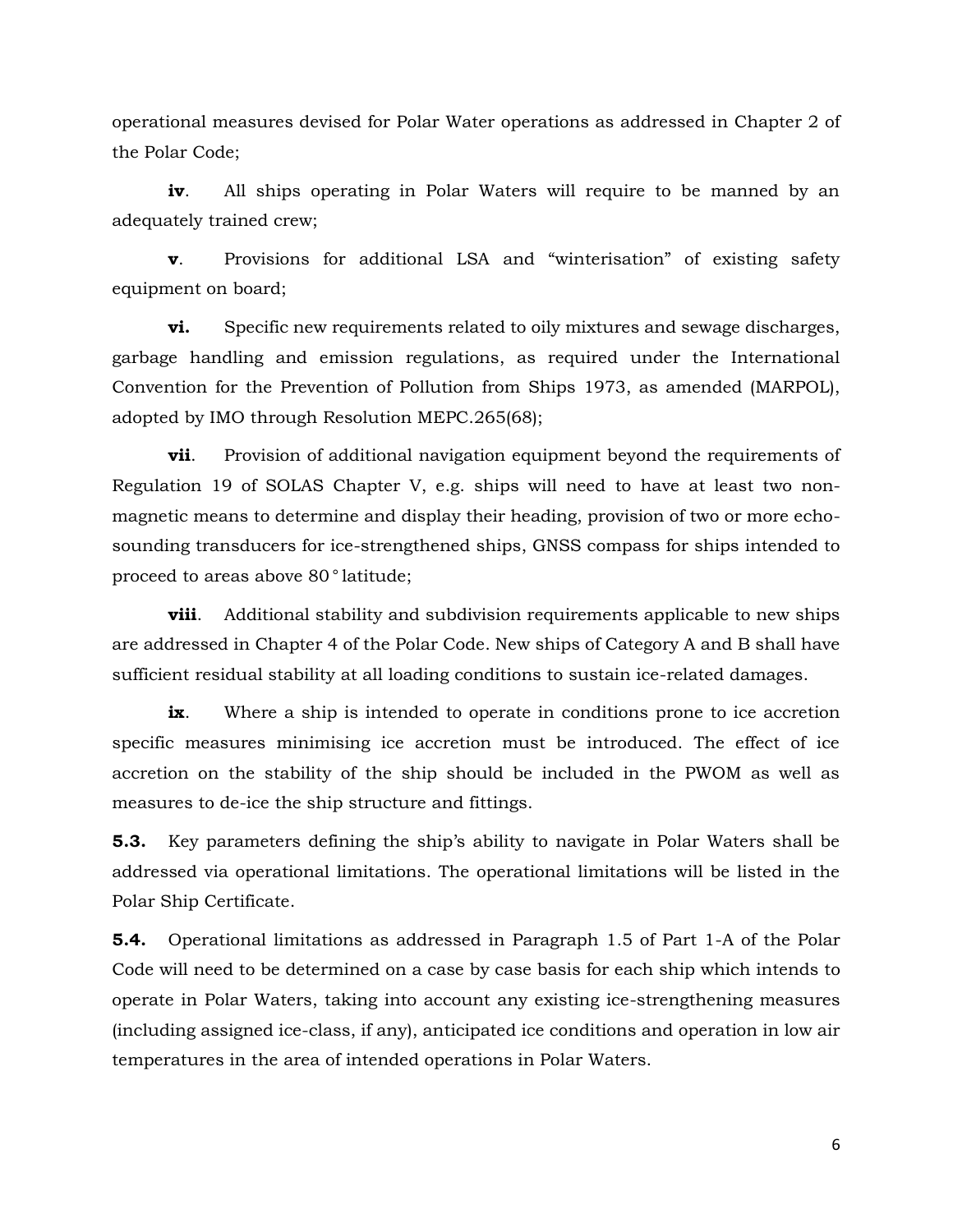**5.5.** Any restrictions that may be applied to a ship through Coastal State regulations in the area where the ship intends to operate shall apply concurrently with the Polar Code and should not form a part of the operational limitations.

**5.6.** The IMO has introduced an assessment methodology approach called Polar Operational Limit Assessment Risk Indexing System (POLARIS), details of which can be found in the Appendix to circular MSC.1/Circ.1519.

**5.7.** Utilisation of POLARIS will provide a method of assessing operational limitations and ship's capabilities in ice, referenced to IACS Polar Class commonly used by Classification Societies for ice-strengthened ship design.

**5.8.** Presently there are a multitude of existing ice-strengthened ships currently operating globally and which have been designed to other requirements, such as Finnish-Swedish Ice Class Rules or Russian Ice Categories. The categorisation of ship ice-strengthening measures within the Polar Code however refers to IACS Polar Class ice classes. The owners of any ship designed to such other requirements shall, in cooperation with the Classification Society, develop an approach to provide a clear cross reference of operational limitations at least equivalent to that outlined in MSC.1/Circ.1519. Guidance for determining equivalent ice class is included in Paragraph 4 of Part 1-B of the Polar Code.

#### **6. Life-Saving Appliances**

**6.1.** Life-saving appliances and associated equipment and resources shall be provided in such a manner and in sufficient quantities to effectively allow evacuation of all persons from the ship and support survival for the duration of the maximum expected rescue time.

**6.2.** Provisions for abandoning the ship shall cover the possibility of evacuation to water, ice or land.

**6.3.** The maximum expected rescue time shall be not less than 5 days. For operations in remote areas of the Arctic and Antarctica the expected rescue time may constitute a significant period due to scarce Search and Rescue (SAR) coverage. In exceptional cases this Ministry may accept maximum rescue time of less than 5 days where a ship has been certificated to operate solely in areas where prompt SAR assistance is available.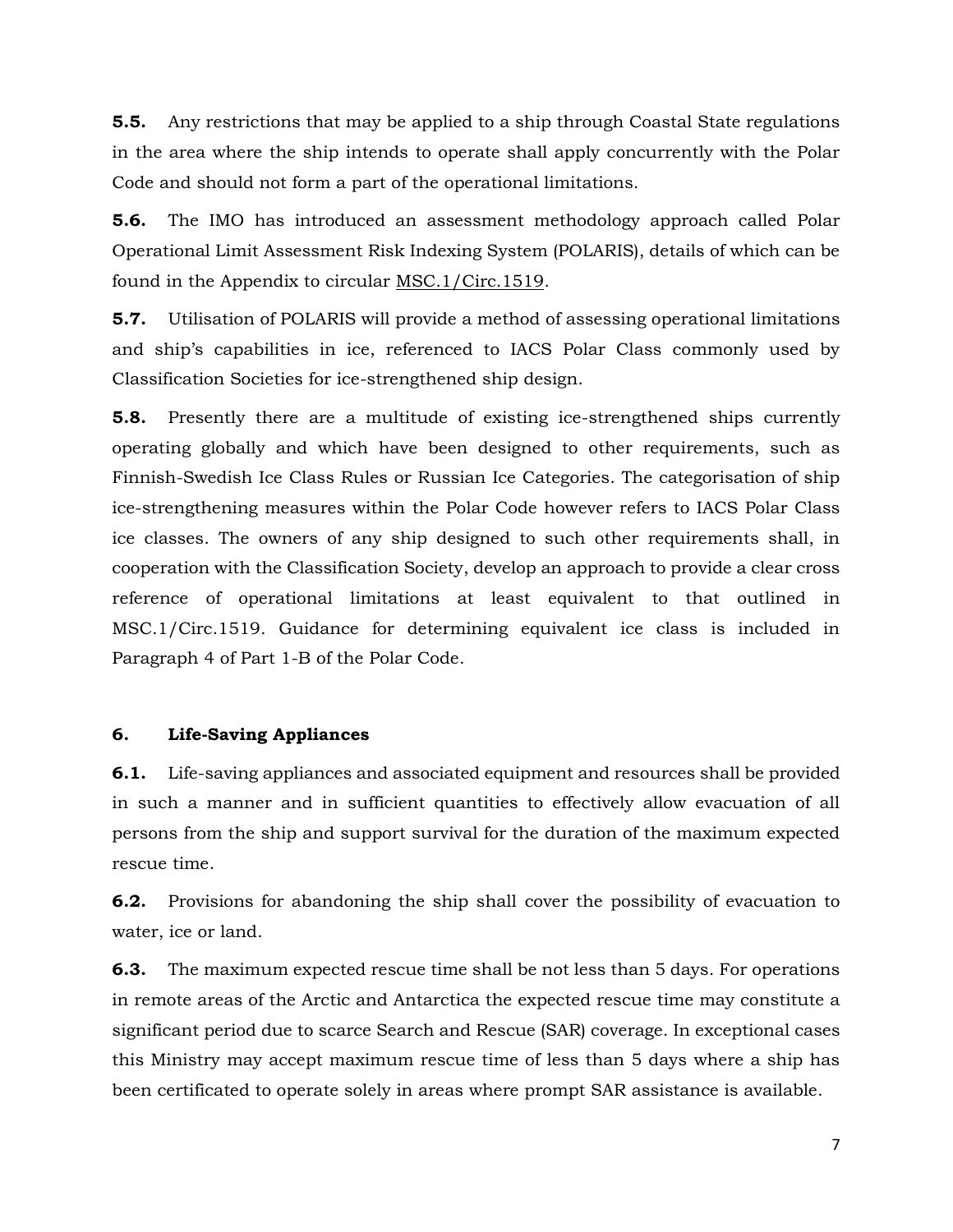**6.4.** Any requests for acceptance of shorter maximum rescue time shall be submitted by the Recognised Organisation on behalf of the operator.

## **7. Operations in Low Temperatures and in Ice**

**7.1.** Where the ship is intended to operate in low temperatures it must be demonstrated that the design and operational capabilities of the structure and equipment are adequate for the conditions likely to be encountered.

**7.2.** The Polar Code introduces Mean Daily Low Temperature (MDLT) 5 and Polar Service Temperature (PST) 6.

**7.3.** The value of MDLT shall be based on an observation data set from the area where the ship intends to operate, which covers at least 10 years of temperature observation. PST is set at least 10C below the lowest MDLT for the intended area and season.

**7.4** This Ministry recognises that obtaining a reliable 10 years' observation temperature data set for certain localities within the Arctic and Antarctic may prove to be difficult. In such situations, shorter temperature observation data sets that may be available through local authorities, operators stationed in these areas or recognised scientific institutions will be accepted.

**7.5.** When a ship operating pattern is such as to require entry into Polar Waters at irregular intervals, during different seasons and in various locations the value of MDLT/PST shall cover all expected operational conditions likely to be encountered. This Ministry recommends selection of the lowest expected MDLT/PST value that may be reasonably supported by the design and features of an individual ship.

**7.6.** The PWOM shall include procedures and arrangements for maintaining life support and integrity of an ice-strengthened ship in the event of prolonged entrapment by ice. Prolonged entrapment by ice shall be taken as a period of time longer than the time required for the ship to navigate at safe speed from the entrapment location to the nearest port or point where assistance can be rendered.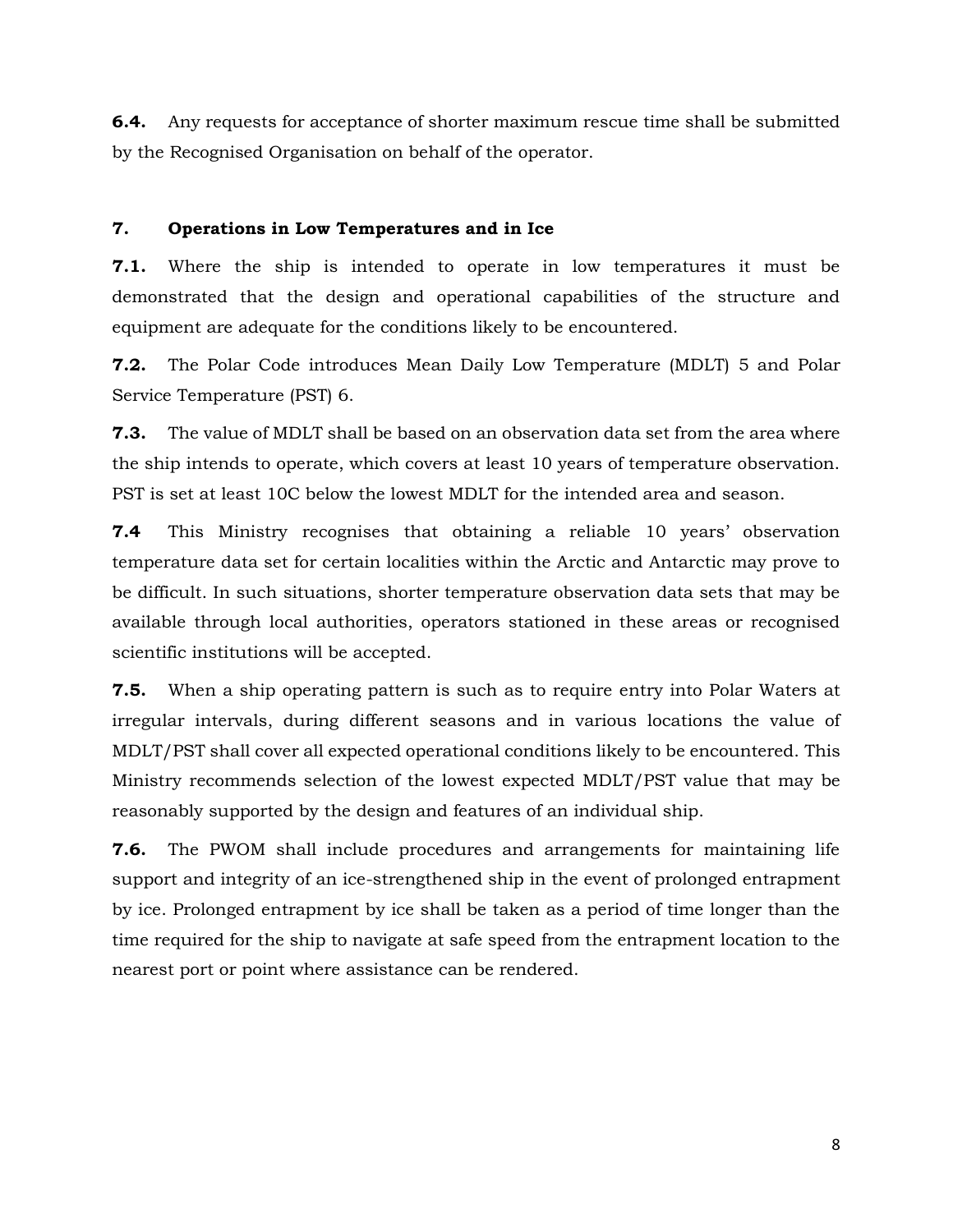#### **8. STCW and Crew Training Requirements**

**8.1.** Specific polar operations training is considered mandatory for the Master and navigational watch officers, as outlined in Chapter 12 of the Polar Code. New training requirements are addressed in the International Convention on Standards of Training and Certification for Watchkeeping (STCW) 1978, as amended, through IMO Resolutions MSC.416 (97) and MSC.417 (97).

**8.2.** Pursuant to the conditions outlined in paragraph 12.3.2 of Part 1-A of the Polar Code, the use of navigational personnel other than the ship's crew, i.e. "Ice Pilots" is allowed.

## **9. MARPOL Annex I – Discharges and Structural Requirements**

**9.1.** In accordance with paragraph 1.1.1 of Part II-A of the Polar Code, discharge to sea of oil or oily mixtures in Arctic waters is prohibited.

**9.2.** Operation in Polar Waters shall be taken into account, as appropriate, in the Oil Record Books, the PWOM and the shipboard oil pollution emergency plan or the shipboard marine pollution emergency plan as required by *MARPOL Annex I*.

**9.3.** Existing ships of Category A (i.e. constructed before 01 January 2017) that cannot comply with paragraph 1.1.1 of Part II-A of the Polar Code, and which operate in Arctic waters continuously for over 30 days, shall comply with the provisions of Regulation 15.3 of MARPOL Annex I, until the first intermediate or renewal survey of the Polar Ship Certificate, whichever comes first, after 1 January 2018.

**9.4.** The following requirements apply to new ships of Category A and B:

**i.** on ships with aggregate oil fuel capacity of less than 600m<sup>3</sup> all oil fuel tanks with individual capacity greater than 30m<sup>3</sup> shall be separated from the outside shell by a distance of not less than 0.76m;

**ii.** all oil residues (sludge) and bilge water tanks with individual capacity greater than 30m<sup>3</sup> shall be separated from the outside shell by a distance of not less than 0.76m;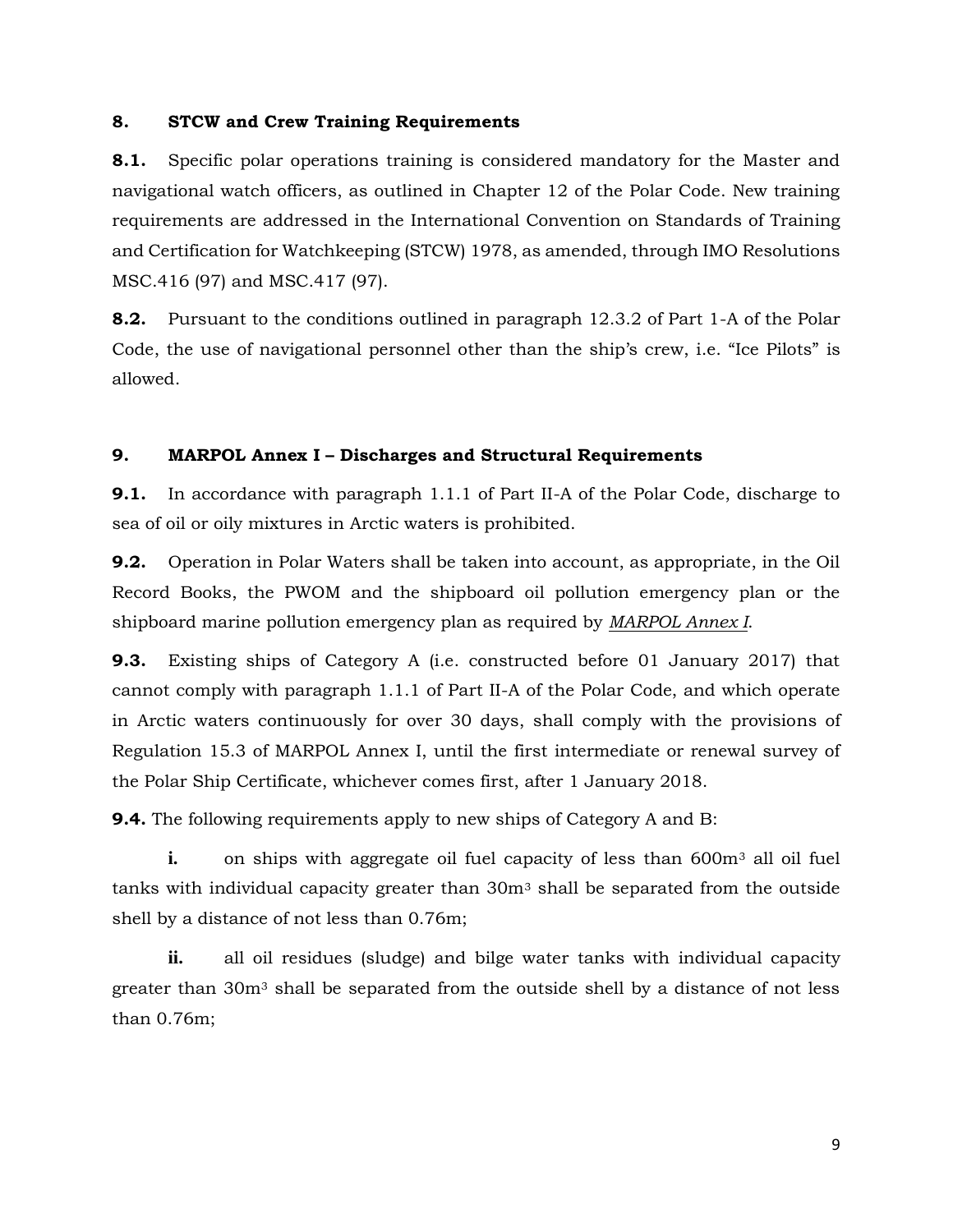**iii.** oil tankers of less than 5,000 tonnes deadweight shall have the entire cargo tank length protected with double bottom and wing tanks or void spaces complying with the requirements of Regulation 19 of *MARPOL Annex I*;

**iv.** on ships other than oil tankers, all cargo tanks intended for the carriage of oil shall be separated from the outside shell by a distance of not less than 0.76m.

## **10. MARPOL Annex II – Discharges and Structural Requirements**

**10.1.** In accordance with paragraph 2.1.1 of Part II-A of the Polar Code, any discharge into the sea in Arctic waters of noxious liquid substances, or mixtures containing such substances, is prohibited.

**10.2.** Operation in Polar Waters shall be taken into account, as appropriate, in the Cargo Record Book, the PWOM and the shipboard marine pollution emergency plan for noxious liquid substances or the shipboard marine pollution emergency plan as required by *MARPOL Annex II*.

**10.3.** Approval and specific addendum to Certificate of Fitness are required (by Flag State) for any new ship of Category A and B fitted with cargo tanks of type 3 which is intended to carry in bulk NLS listed in ch.17 column e, as ship type 3, or identified as NLS in ch.18, of the IBC Code.

**10.4.** For category A and B ships constructed on or after 1 January 2017, the carriage of NLS identified in chapter 17, column e, as ship type 3 or identified as NLS in chapter 18 of the International Code for the Construction and Equipment of Ships Carrying Dangerous Chemicals in Bulk in cargo tanks of type 3 ships shall be subject to the approval of this Ministry. The results shall be reflected on the International Pollution Prevention Certificate for the Carriage of Noxious Liquid Substances in Bulk or Certificate of Fitness identifying the operation in Polar Waters.

## **11. MARPOL Annex IV – Discharges**

**11.1.** Discharges of sewage within Polar Waters are prohibited except when performed in accordance with MARPOL Annex IV and the following requirements: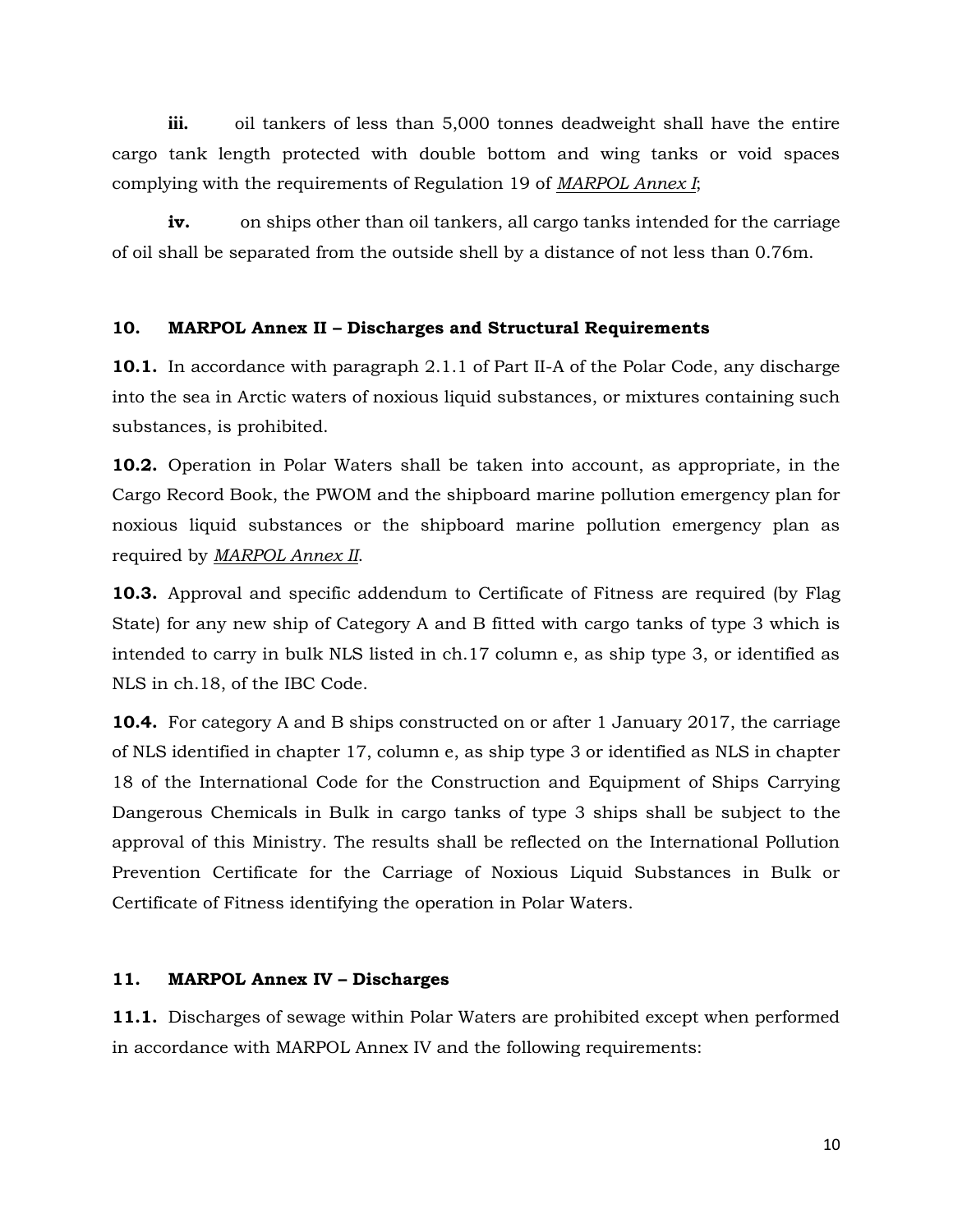**i**. the ship is discharging comminuted and disinfected sewage in accordance with Regulation 11.1.1 of MARPOL Annex IV at a distance of more than 3 nautical miles from any ice-shelf or fast ice and shall be as far as practicable from areas of ice concentration exceeding 1/10; or

**ii**. the ship is discharging sewage that is not comminuted or disinfected in accordance with Regulation 11.1.1 of MARPOL Annex IV and at a distance of more than 12 nautical miles from any ice-shelf or fast ice and shall be as far as practicable from areas of ice concentration exceeding 1/10; or

**iii**. the ship has in operation an approved sewage treatment plant meeting the operational requirements in either Regulation 9.1.1 or 9.2.1 of MARPOL Annex IV, and discharges sewage in accordance with Regulation 11.1.2 of Annex IV and shall be as far as practicable from the nearest land, any ice-shelf, fast ice or areas of ice concentration exceeding 1/10.

**11.2.** Discharge of sewage into the sea is prohibited from category A and B ships constructed on or after 1 January 2017 and all passenger ships constructed on or after 1 January 2017, except when such discharges are in compliance with paragraph **iii**.

**11.3.** Notwithstanding the requirements of paragraph 11.1, category A and B ships that operate in areas of ice concentrations exceeding 1/10 for extended periods of time, may only discharge sewage using an approved sewage treatment plant meeting the operational requirements in either Regulation 9.1.1 or 9.2.1 of MARPOL Annex IV. Such discharges shall be subject to the approval of this Ministry.

#### **12. MARPOL Annex V – Discharges, Garbage Management Plan and Placards**

**12.1.** In Arctic waters, discharge of garbage into the sea is permitted in accordance with Regulation 4 of MARPOL Annex V and shall meet the additional requirements specified in paragraph 5.2.1 of Part II-A of the Polar Code.

**12.2.** In the Antarctic area, discharge of garbage into the sea is permitted in accordance with Regulation 6 of MARPOL Annex V and shall meet the additional requirements specified in paragraph 5.2.2 of Part II-A of the Polar Code.

**12.3.** Operation in Polar Waters shall be taken into account, as appropriate, in the Garbage Record Book, Garbage Management Plan required under Regulation 10 of